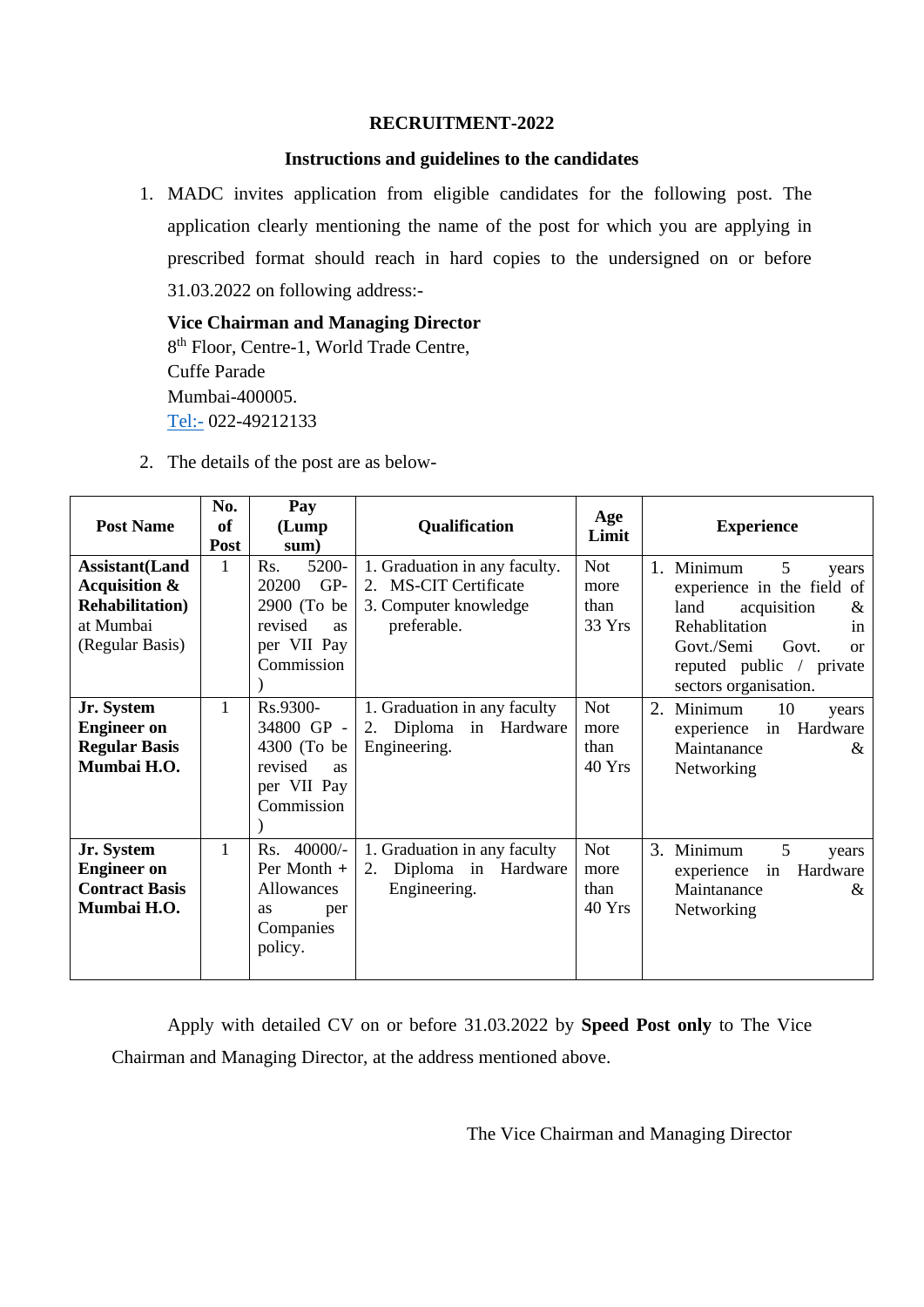## 1. GENERAL CONDITIONS-

- i) Appointment will be made as per vacancies and requirements.
- ii) All selected candidates on regular basis will be on probation for 1 year and thereafter on satisfactory performance, services will be regularized in the Company.
- iii) Other than salary, perks like leave encashment, medical insurance / LTA etc. will be as per the policy of MADC.
- iv) Before filling up the application form candidates should ensure that they fulfil all eligibility criteria. MADC will take up verification of eligibility conditions with reference to the original documents only after the candidate has qualified for interview. Their admission to all the stages of the recruitment process will be purely provisional subject to satisfying the prescribed eligibility criteria.
- v) The candidates will be short listed for personal interview on the basis of documents submitted. Taking into consideration the performance in the Personal interview, the select list will be prepared.
- vi) Prescribed qualifications are minimum and mere possession of the same does not entitle the candidates called for interview. The candidates will be shortlisted for interview commensurate with the number of vacancies.
- vii) MADC has right to cancel this advertisement fully or partially on any ground without giving any notice at any time.
- viii) Candidates, who are working in the Government Organization/undertaking must forward their application with the "No Objection Certificate" from his/her Head of the Department.
- ix) Candidates must make sure that he/she is fulfilling all the required educational and experience criteria. Candidature can be cancelled at any time and any stage, if a candidate is not fulfilling the requisite criteria.
- x) If any false/incorrect information furnished by the candidate is detected at any stage of recruitment process, his/her candidature will be cancelled.
- xi) Candidate will not eligible be for the appointment if he/she punished by any court in the civil/Criminal cases. Candidate must produce the details, if he/she facing police inquiry/outstanding court matter or punishment if any; selected candidate must submit NOC from the police department at the time of appointment.
- xii) Knowledge of Marathi is desirable.
- xiii) The decision of the Management in all matters relating to recruitment shall be final and no individual correspondence will be entertained.
- xiv) Selected candidate appointed in MADC will have to work at any place within State of Maharashtra or elsewhere at Project places.
- xv) After appointment the candidate will have to produce police verification certificate within 30 days and character certificate from the concerned police station. If the reports are found to be offensive, the said candidate will be terminated from the services without giving any intimation.
- xvi) Candidate must remain present with their own expenses for the entire recruitment drive.
- xvii) Candidate must be alert from the assurance of Mediator/ Thief/ Persons who claim to be belonging to MADC.
- xviii) The recruitment in MADC Ltd. is done strictly as per merit in a systemic way giving appropriate weightage to various parameters as decided by Management.
- xix) Provided that Management may relax conditions relating to educational qualification, experience & age in favour of candidates already in service of MADC, Govt. of Maharashtra, Govt. of India and Govt. undertaking company.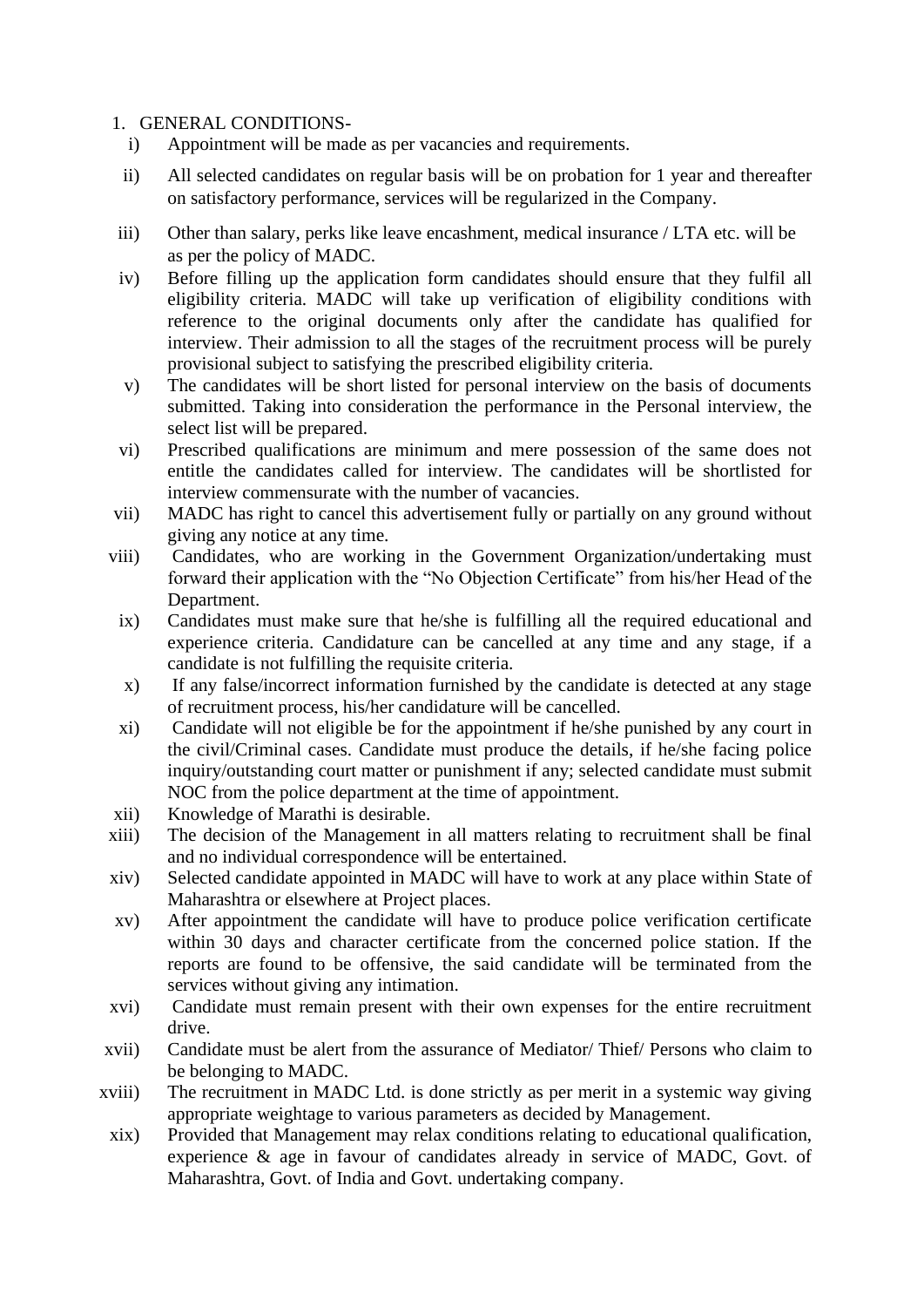- xx) Any canvassing by or on behalf of the candidates or to bring any outside influence with regards to their selection/recruitment shall result in disqualification of candidature.
- xxi) The candidates should submit the self-attested documents in order mentioned below
	- a) SSC mark sheet & SSC Board Certificate.
	- b) HSC mark Sheet & Board Certificate.
	- c) Degree mark sheet & Certificate.
	- d) Post-Graduation mark sheet & Certificate.
	- e) Experience Certificate.
	- f) PAN Card
	- g) Aadhar Card.
	- h) Valid Caste Certificate if any.